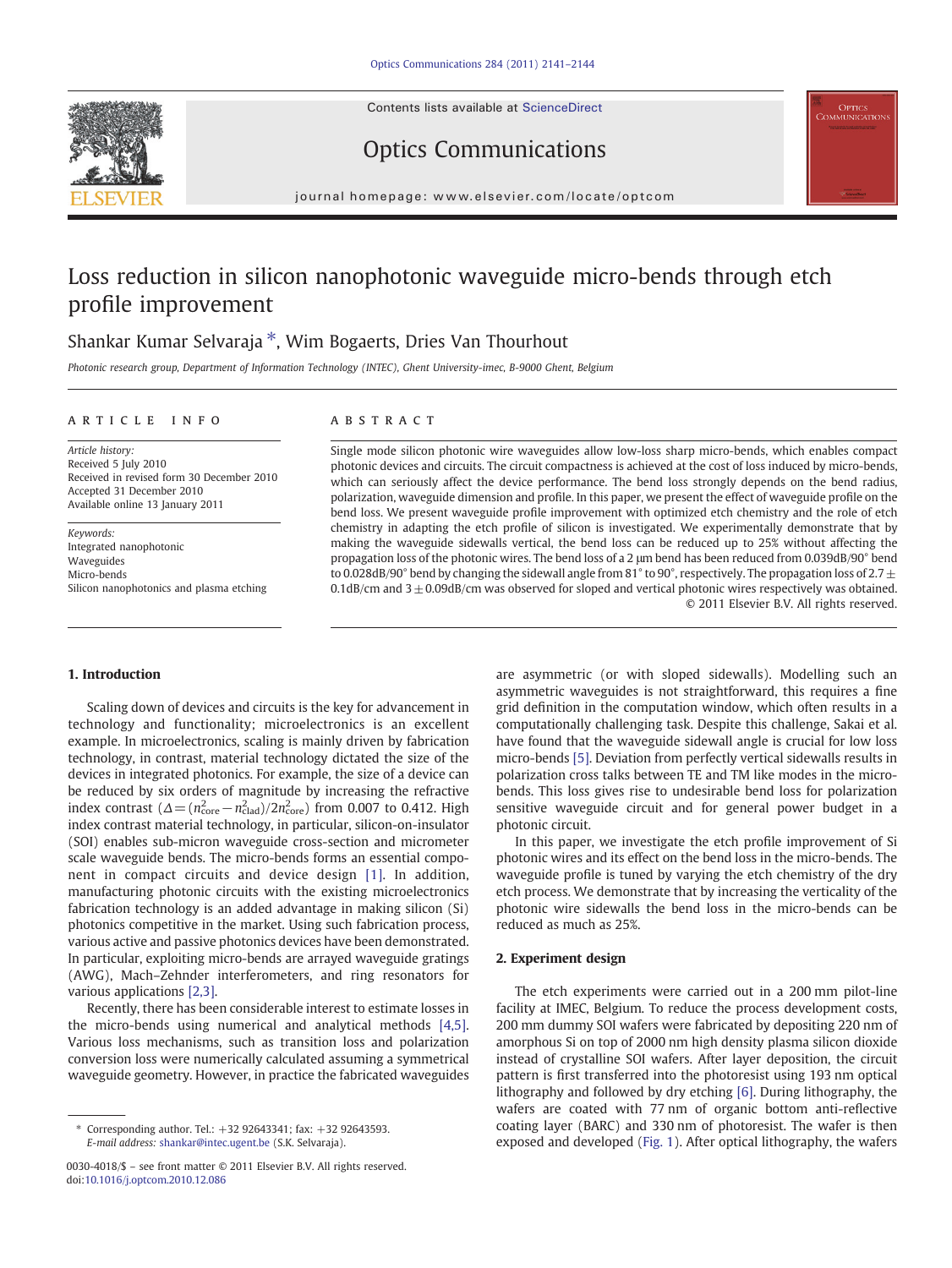160

 $140$ 

<span id="page-1-0"></span>

Fig. 1. Cross-section electron micrography layer stack after photolithography.

are dry etched using an inductively coupled plasma-reactive ion etching (ICP-RIE) process.



 $2.3\%$  O

 $0.8\%$  O

Fig. 2. Silicon etch rate with 0.8% and 2.3% of  $O<sub>2</sub>$  in main etch 2(ME2).

2.1. Etching system and sequence

The etch experiments were carried out in a 200 mm industrial tool, which consists of a high density inductively coupled plasma chamber and a load-lock. The source power was inductively coupled to the plasma through the quartz top plate in the chamber, while the wafer temperature was kept at 60 °C. The etch gases used in our study are  $Cl_2$ , HBr, CF<sub>4</sub> and SF<sub>6</sub>. Table 1 summarizes the sequence of the etching processes inside the chamber and the gas mixtures. In addition to the etch steps, the chamber is cleaned after etching each wafer using a F based plasma to create a stable chamber condition for the subsequent etch process.

After chamber cleaning, the wafer is loaded into the chamber for etching. The BARC layer is opened first (step 1) to access the underlying Si, followed by photoresist hardening using HBr to improve etch selectivity between the photoresist andSi [\[7\].](#page-3-0) Before the actual Si etch, the native oxide is removed (step 3). The Si etch is carried out in 3 steps, firstly, a F containing plasma (step 4, main etch 1) is used to etch≈44 nm of Si followed by a highly selective HBr/O<sub>2</sub> plasma (step 5, main etch 2) to etch the major part of Si. Finally, over etch (step 6, over etch) is applied to remove any footing in Si. After completing the Si etch, the remaining photoresist and the BARC layer are stripped insitu using  $O_2/SF_6$  plasma (step 7). The wafers are further cleaned, first, by using a dry plasma clean to remove any remaining polymers and then by wet chemical clean. The wet clean is performed using an ammonium peroxide mixture and a sulphuric acid peroxide mixture.

It is well known that the dry etching process can be anisotropic. In order to achieve anisotropic Si etching we use sidewall protection also referred to as sidewall passivation layer. It has been shown that the thickness of the passivation layer (PL) formed on the sidewalls of Si during etching determines the etch profile [\[8\].](#page-3-0) The constituents in the PL come from both the etch plasma and the etch by-products. By controlling the constituents, the thickness of the PL can be modified.

|--|--|

|  | Etch process sequence and gases. |  |
|--|----------------------------------|--|
|  |                                  |  |

| Step no. | Process step                | Etch gas                        | Gas ratio $(\%)$ |
|----------|-----------------------------|---------------------------------|------------------|
|          | <b>BARC Open</b>            | HBr/O <sub>2</sub>              | 75/25            |
| 2        | Photoresist hardening (PRH) | <b>HBr</b>                      | 100              |
| 3        | Oxide break through (BT)    | $CF4/CH2F2$                     | 89/11            |
| 4        | Main etch 1 (ME1)           | $Cl2/HBr/CF4/O2$                | 17/34/48/1       |
| 5        | Main etch 2 (ME2)           | HBr/O <sub>2</sub>              | 100-97.5/0-2.5   |
| 6        | Over etch (OE)              | HBr/O <sub>2</sub> /He          | 32/1/67          |
| 7        | Resist strip                | O <sub>2</sub> /SF <sub>6</sub> | 95/5             |

Since main etch 2(ME2) is the major contributor to the Si etch and the etch profile, we exploit the etch chemistry in ME2 to tune the etch profile. In our experiment, we study the effect of  $O<sub>2</sub>$  on the etch profile of Si by varying the percentage of  $O<sub>2</sub>$  in the feed gas between 0-2.5% in ME2, while other etch steps were kept unchanged.



Fig. 3. Si etch profile as a function of  $O_2$  concentration a) 0%, b) 0.8% and c) 2.3%. The dotted lines shows the pattern defined by ME1 and ME2.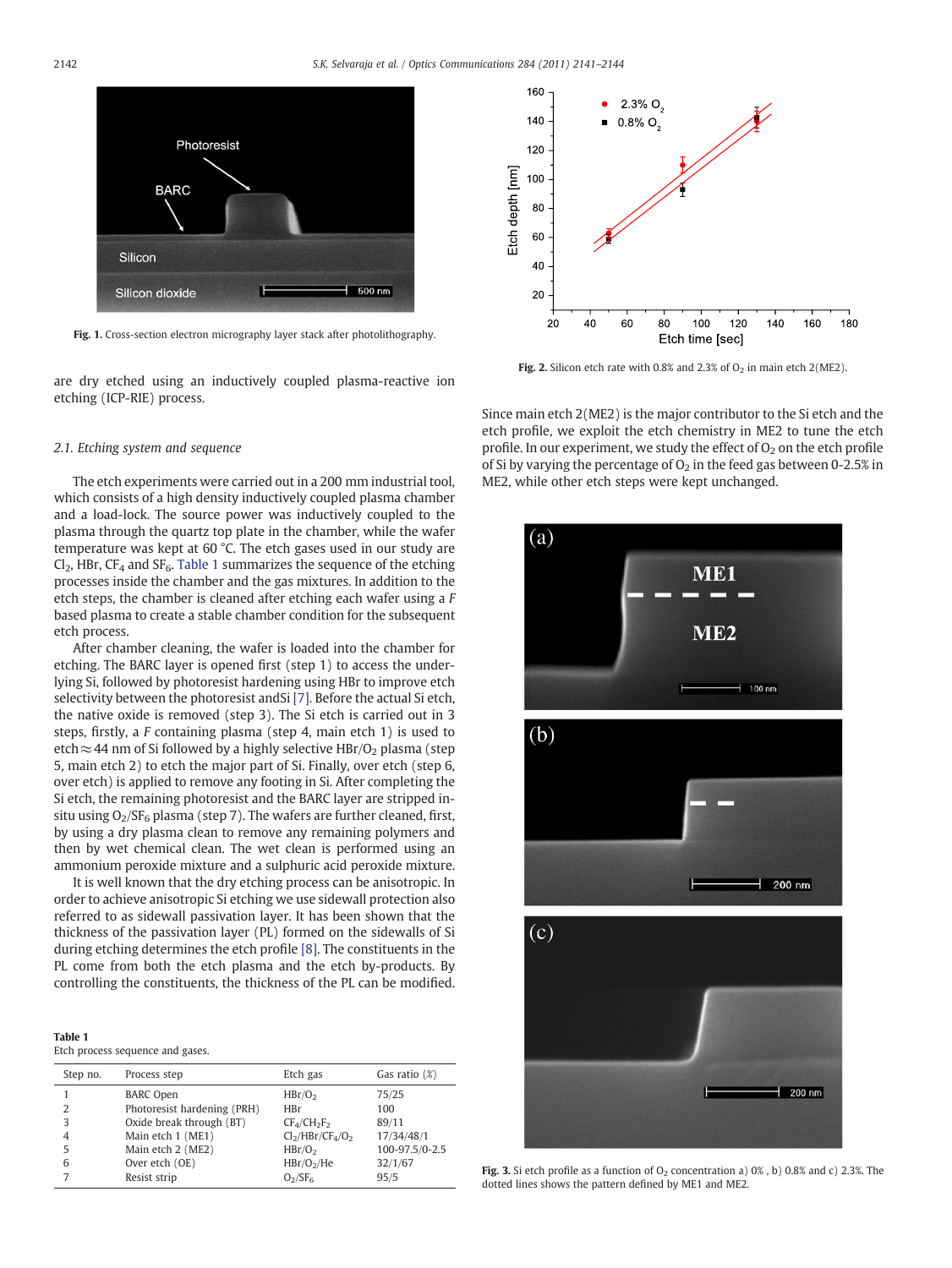### <span id="page-2-0"></span>2.2. Etch rate and profile analysis

The Si etch rate is deduced from the etch depth of a 2000 nm wide Si trench. A cross-section scanning electron microscope (XSEM) is used to measure the etch depth and profile for different chemistries. The image from XSEM is further processed using image processing algorithms in order to remove SEM-image artefacts and accurately extract the waveguide sidewall angles.

#### 2.3. Photonic test structure

Single-mode photonic wire waveguides  $(450 \times 220$ nm) were used as test structures to study the effect of waveguide profile on the propagation loss and bend loss. In order to extract these two losses effectively, photonic wires with various lengths (5–50 mm) were spiralled with different bending radius (2, 3, and 5 μm) and number of bends (50–550) [\[6\]](#page-3-0). Grating couplers were used to couple TE polarized light from a single mode optical fiber into the waveguides. The single mode waveguides were adiabatically tapered to a broad waveguide of 10 μm in order to increase the coupling efficiency to a single mode optical fiber [\[9\].](#page-3-0) Apart from efficient light coupling, the





Fig. 4. Silicon etch profile a) before, b) after resist strip and clean and c) schematic of passivation layer thickness on the sidewalls.



Fig. 5. Sidewall angle as a function of  $O_2$  concentration in HBr/ $O_2$ .

grating couplers are highly polarization sensitive any polarization conversion in the micro-bends can be measured as transmission loss from the waveguides.

#### 3. Results and discussions

#### 3.1. Si etch rate

We observe a slight increase in the Si etch rate with an increase in  $O<sub>2</sub>$ concentration ([Fig. 2](#page-1-0)). An etch rate of  $\approx$  60 nm/min and  $\approx$  72 nm/min was obtained for 0.8 and 2.3% respectively of  $O<sub>2</sub>$  the in ME2 feed gas. The increase in the etch rate can be attributed to unsaturation of polymeric volatile etch byproducts by O atoms. This unsaturation results in release of reactive Br atoms from etch byproducts, which increases the etch rate. However, at a higher concentration, O atom chemisorbs on to the Si surface and reduces the etch rate. Thus by using an optimum amount of  $O<sub>2</sub>$  the Si etch rate can be kept high enough for good wafer throughput.

#### 3.2. Sidewall angle analysis

Following etching 220 nm of Si with different concentrations of  $O<sub>2</sub>$ in  $HBr/O<sub>2</sub>$ , the waveguide profile was characterized using a XSEM. [Fig. 3](#page-1-0) shows the sidewall profile of a photonic wire etched with three different concentrations of  $O<sub>2</sub>$ . As mentioned before ME1 was kept constant for all the three cases. This allows us to confirm that the profile change is due to ME2 and not due to other effects, such as photoresist erosion.

When exposed to a pure HBr plasma, we observe isotropic Si etching [\(Fig. 3a](#page-1-0)) due to the absence of PL on the sidewalls, which exposes Si to aggressive Br radicals. Anisotropy can be achieved by



Fig. 6. Silicon photonic wire with vertical profile etched with optimal (0.75%)  $O<sub>2</sub>$ concentration.